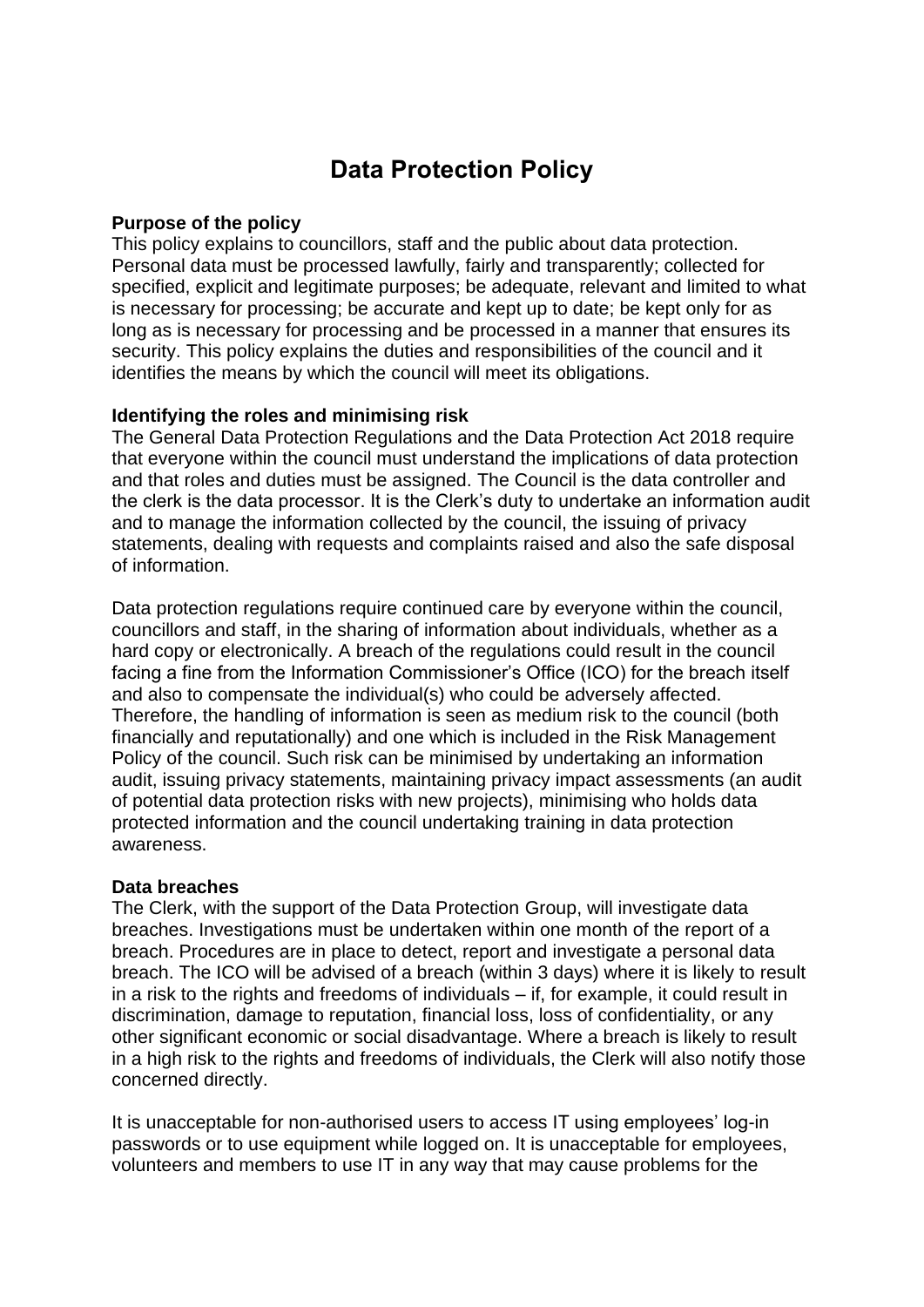Council, for example the discussion of internal council matters on social media sites could result in reputational damage for the Council and to individuals.

## **Privacy Notices**

Being transparent and providing accessible information to individuals about how the Council uses personal data is a key element of the Data Protection Act 2018 (DPA) and the EU General Data Protection Regulation (GDPR). The most common way to provide this information is in a privacy notice. This is a notice to inform individuals about what a council does with their personal information. A privacy notice will contain the name and contact details of the data controller, the purpose for which the information is to be used and the length of time for its use. It should be written clearly and should advise the individual that they can, at any time, withdraw their agreement for the use of this information (if applicable). Issuing of a privacy notice must be detailed on the Information Audit kept by the council. The council will adopt a privacy notice to use, although some changes could be needed depending on the situation, for example where children are involved. Where consent is being relied on as the lawful basis for processing the data, privacy notices must be verifiable.

## **Information Audit**

The Clerk must undertake an information audit which details the personal data held, where it came from, the purpose for holding that information and with whom the Council will share that information. This will include information held electronically or as a hard copy. Information held could change from year to year with different activities, and so the information audit will be reviewed at least annually or when the council undertakes a new activity. The information audit review should be conducted ahead of the review of this policy and the reviews should be minuted.

## **Individuals' Rights**

GDPR gives individuals rights:

- the right to be informed
- the right of access
- the right to rectification
- the right to erasure
- the right to restrict processing
- right to data portability
- the right to object
- the right not to be subject to automated decision-making incl. profiling.

If a request is received to delete information, then the Clerk must respond to this request within a month. The Clerk has the delegated authority from the Council to delete information.

If a request is considered to be manifestly unfounded then the request could be refused or a charge may apply. The Data Protection Group will be informed of such requests and will determine the charge.

## **Children**